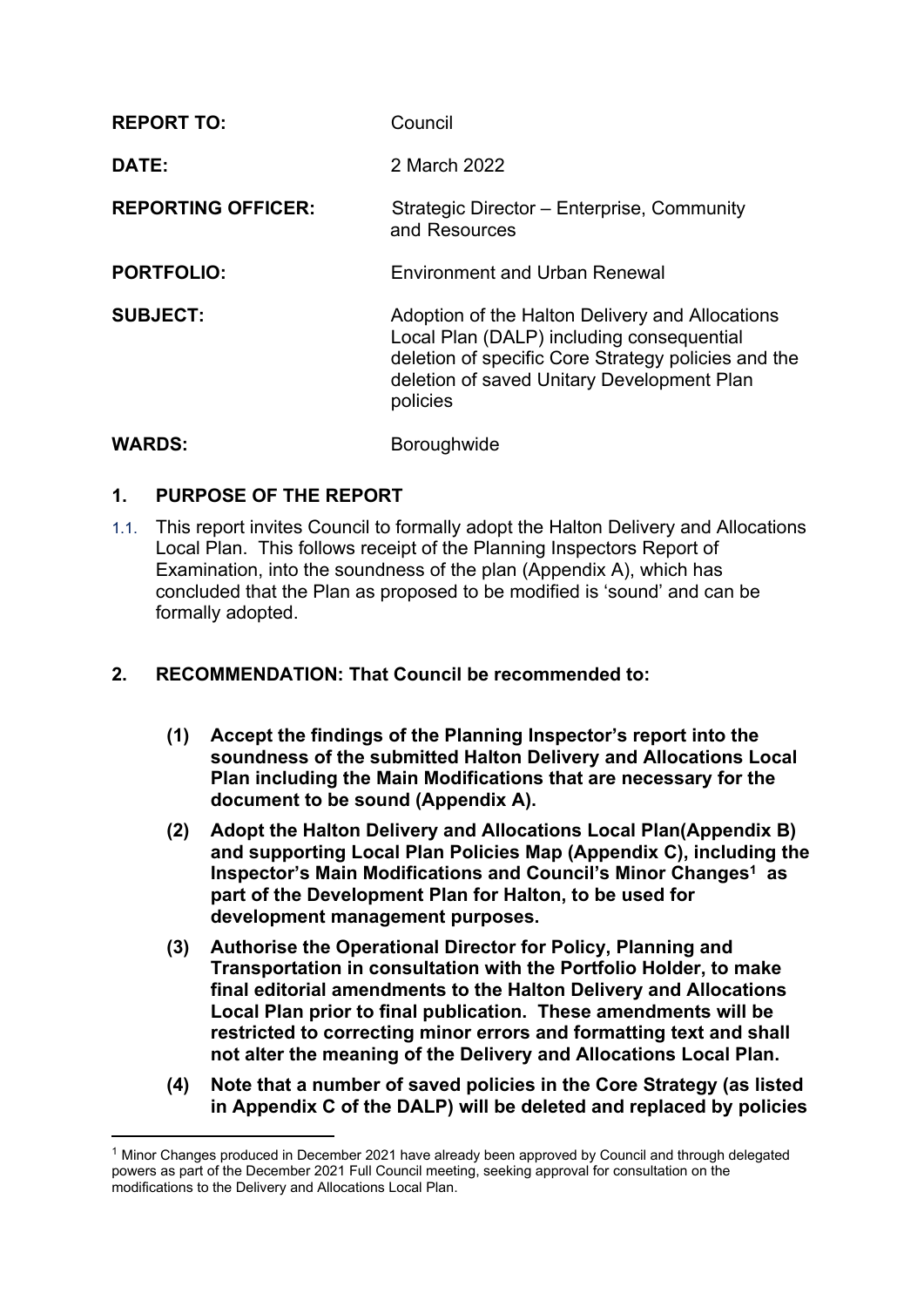**in the Delivery and Allocations Local Plan, and the saved polices of the Halton Unitary Development Plan will be deleted.**

- **(5) Withdraw the following Supplementary Planning Documents**
	- **Affordable Housing SPD**

### **3. SUPPORTING INFORMATION**

### Delivery and Allocations Local Plan

- 3.1. The Halton Delivery and Allocation Local Plan is a key corporate document and the principal planning policy document for the future of Halton, setting out the development framework for the period 2014-2037. Officers commenced production of the DALP after adoption of the Core Strategy Local Plan in 2013, and the Plan has undergone five formal periods of public consultation during its evolution;
	- Scoping, approved by Executive Board 09-01-2014
	- Revised Scoping, approved by Executive Board 10-12-2015
	- Publication draft, approved by Executive Board 16-11-2017
	- Proposed Submission draft, approved by Council 14-03-2019 and
	- Proposed Modifications, approved by Council 08-12-2021.
- 3.2. The DALP was submitted to the Secretary of State on the 5<sup>th</sup> March 2020 for formal Examination. Planning Inspectors, Caroline Mulloy BSc (Hons) DipTP MRTP and David Troy BSc (Hons) MA MRTPI, were appointed on behalf of the Secretary of State to examine the Plan. Following an initial delay to allow further progress on the LCR Recreation Mitigation Strategy, the Inspectors issued a number of 'Matters, Issues and Questions' before proceeding to public hearing sessions over a 5 weeks across March 2021 – June 2021to consider representation into the 'soundness' of the plan. Due to ongoing Covid restrictions the hearing sessions were held online and made available on YouTube.
- 3.3. The Inspectors formally wrote to the Council on the 01<sup>st</sup> October 2021 indicating that they considered that a number of changes known as 'Main Modifications' were required to make the Plan capable of being found 'sound' and suitable for adoption.

### Main Modifications

- 3.4. Council approved a number of Main Modifications to the submitted DALP for public consultation together with other minor changes known as 'Additional Modifications' that do not affect 'soundness' at its meeting on the 8<sup>th</sup> December 2021. The public consultation ran between 9<sup>th</sup> December and 21<sup>st</sup> January 2022. All representations received were then considered by the Inspectors.
- 3.5. The consultation identified the following issues affecting the policies map that did not go to soundness and could be rectified through 'Further Additional Modifications',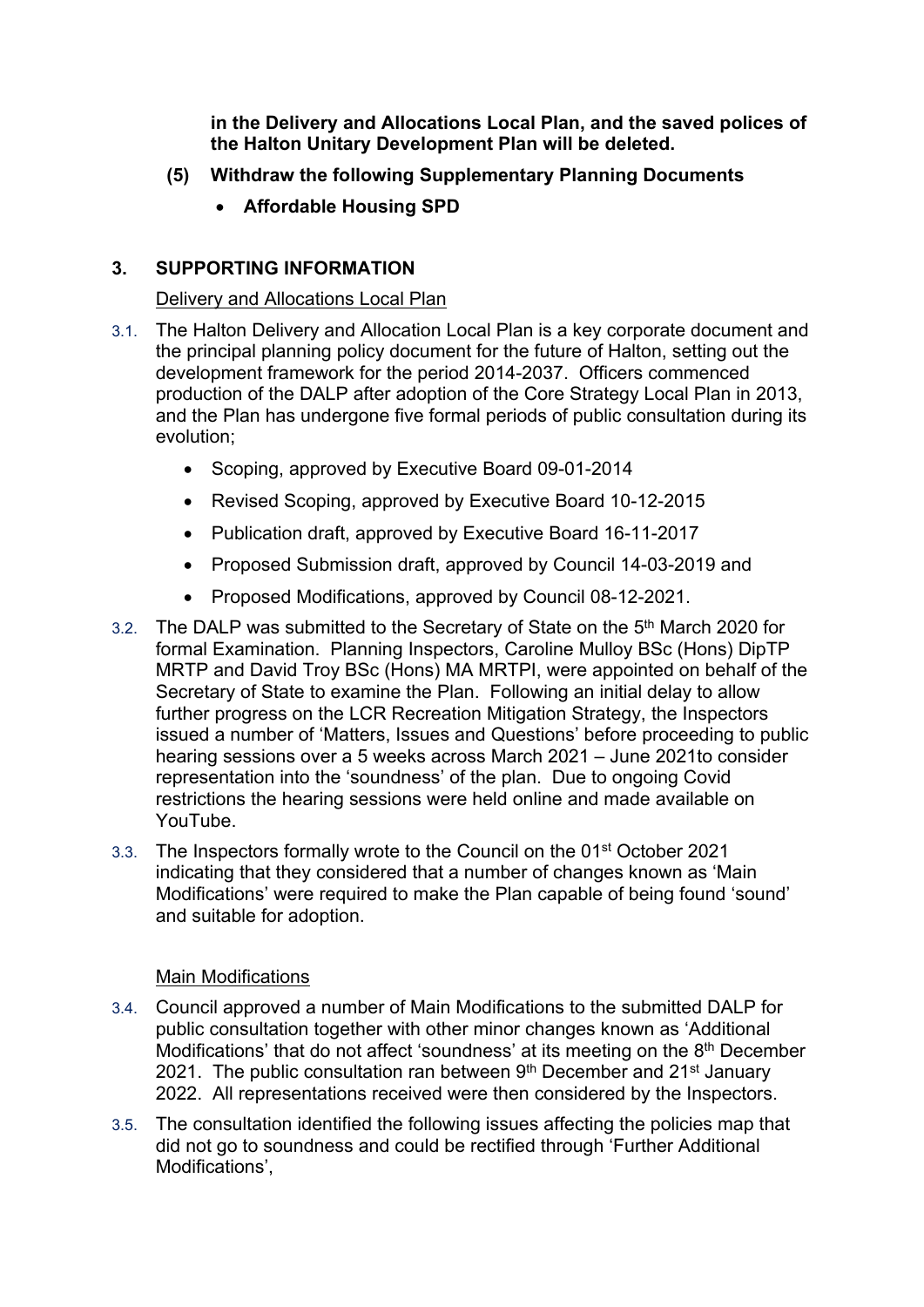- Agreed change of part of SG11 to green space
- Boundary amendment to site GT6
- Notation on Halebank playing field

At the Inspectors direction, a short consultation with key interested parties was undertaken from 7<sup>th</sup> February.

#### Inspector's Report

- 3.6. The Council has now received the Inspectors Report (Appendix A) on the Examination of the Halton Delivery and Allocations Local Plan. The report concludes that the Plan, as proposed to be modified (Dec'21) has met the duty to cooperate and "satisfies the requirements referred to in Section 20(5)(a) of the 2004 Act and is sound".
- 3.7. Receipt of a satisfactory report completes the Examination process and allows the Council to proceed to adopt the Plan as the main development plan document for Halton. A copy of the Written Statement accompanies this report as Appendix B and the Policies Map as Appendix C. Please see link below:

[https://www3.halton.gov.uk/Documents/council%20and%20democracy/meeting%](https://www3.halton.gov.uk/Documents/council%20and%20democracy/meeting%20documents) [20documents](https://www3.halton.gov.uk/Documents/council%20and%20democracy/meeting%20documents)

### *Halton's Development Plan*

- 3.8. Following the adoption of the Delivery and Allocations Local Plan, Halton's development plan consists of two documents;
	- (1) Delivery and Allocations Local Plan (incorporating saved policies from the Halton Core Strategy Local Plan (2013) )
	- (2) Joint Merseyside and Halton Waste Local Plan (2013)

### **4. POLICY IMPLICATIONS**

**4.1.** The Delivery and Allocations Local Plan is a key corporate document and the central policy document within Halton's Statutory Development Plan / Local Plan. The DALP is more than a planning document: it is a significant corporate policy document and as such, it will have widespread policy implications for the Council and its partners. The DALP has been in production since 2013 and therefore it is highly important that the Council presents a document that the Inspectors find capable of recommending for adoption. This will enable the Council to progress other documents within the Local Development Scheme, having the DALP as the long term planning policy basis for Halton.

# **5. OTHER IMPLICATIONS**

5.1. No other implications to the Council have been identified.

### **6. IMPLICATIONS FOR THE COUNCIL'S PRIORITIES**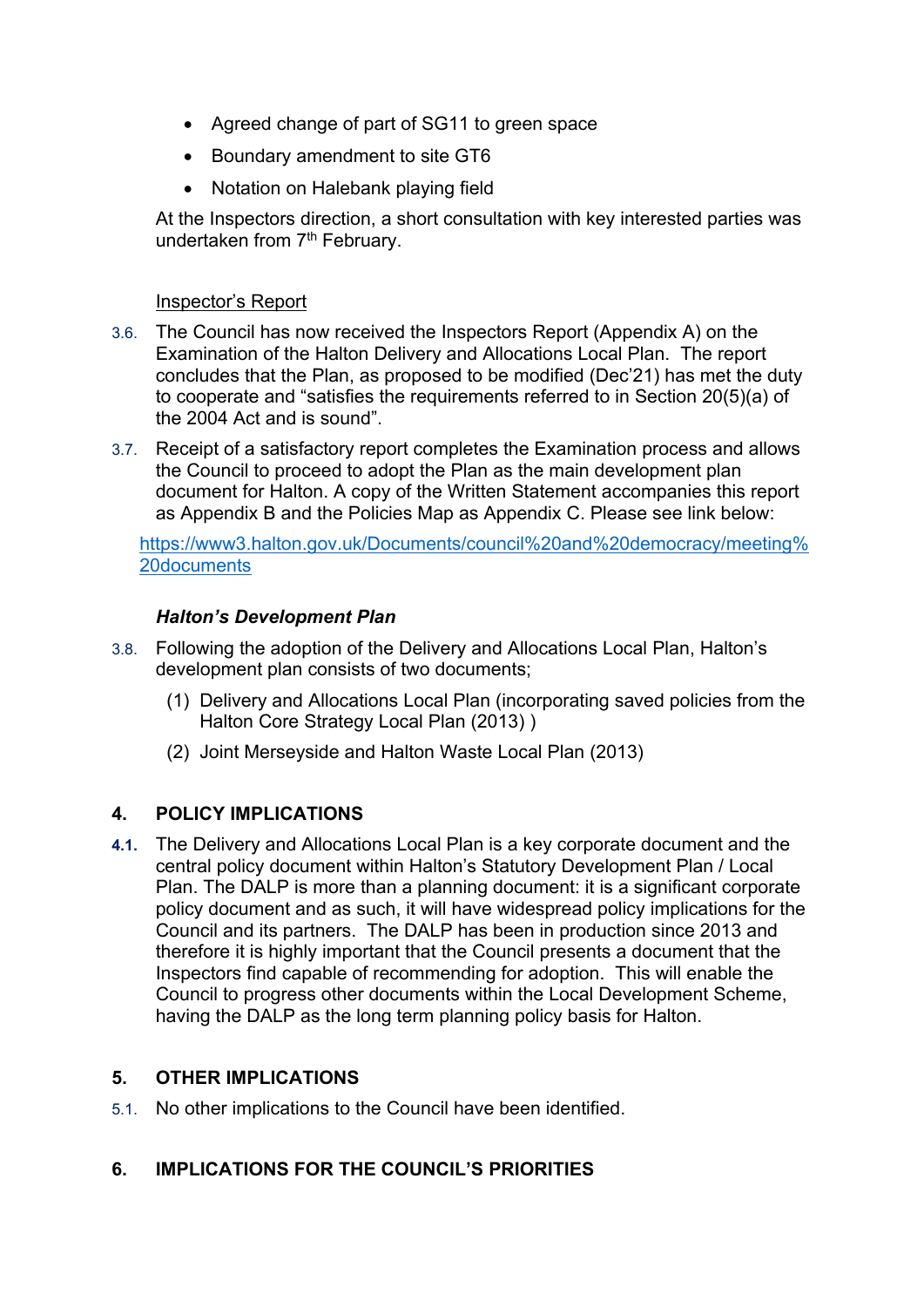### **Children and Young People in Halton**

6.1. A significant component of the content of the DALP is aimed at supporting raising aspirations of younger people, and supporting the provision of opportunities for them to enter further education or employment. The Plan also addresses the need to encourage and provide opportunities for children and younger people to access and participate in physically active, healthy lifestyles.

### **Employment, Learning and Skills in Halton**

6.2. One of the main thrusts of the DALP is to support the enhancement of the Borough's economy and hence deliver economic growth. The DALP also aims to consolidate and enhance linkages to the wider sub-region and deliver the economic benefits of Halton's advantageous geographic location.

# **A Healthy Halton**

6.3. The DALP contains a number of policies intended to directly or indirectly contribute to addressing the Borough's health problems across a number of policies, including through the maintenance of well-designed places and spaces, support for accessible sustainable travel options and through the provision of a healthy, green local environment. The DAP includes policy CS(R) 22: Health and Well-being which specifically looks to support healthy environments and lifestyles in the Borough.

# **A Safer Halton**

6.4. Making Halton safer is a key consideration for the DALP, which aims to ensure that Halton's communities, businesses and visitors enjoy access to a safe and sustainable physical environment with natural and man-made risks and hazards being minimised. A number of policies seek to create and sustain safer environments, which are well designed, well built, well maintained and valued by all members of society.

# **Halton's Urban Renewal**

**6.5.** The DALP key urban regeneration areas highlight areas which will be subject to concentrated renewal. The other policies in the Plan seek to support the renewal and/or enhancement of the Borough's green and built environment, with a particular focus on housing areas, employment land and the Borough's town centres.

# **7. RISK ANALYSIS**

7.1. As the Planning Inspectors have found the Halton Delivery and Allocations Local Plan to be sound, it is capable of being adopted. The Council must advertise its decision to adopt the DALP, thereby allowing any person aggrieved by the adoption to apply to the High Court for permission to apply for a judicial review of the decision. Any such application to the High Court must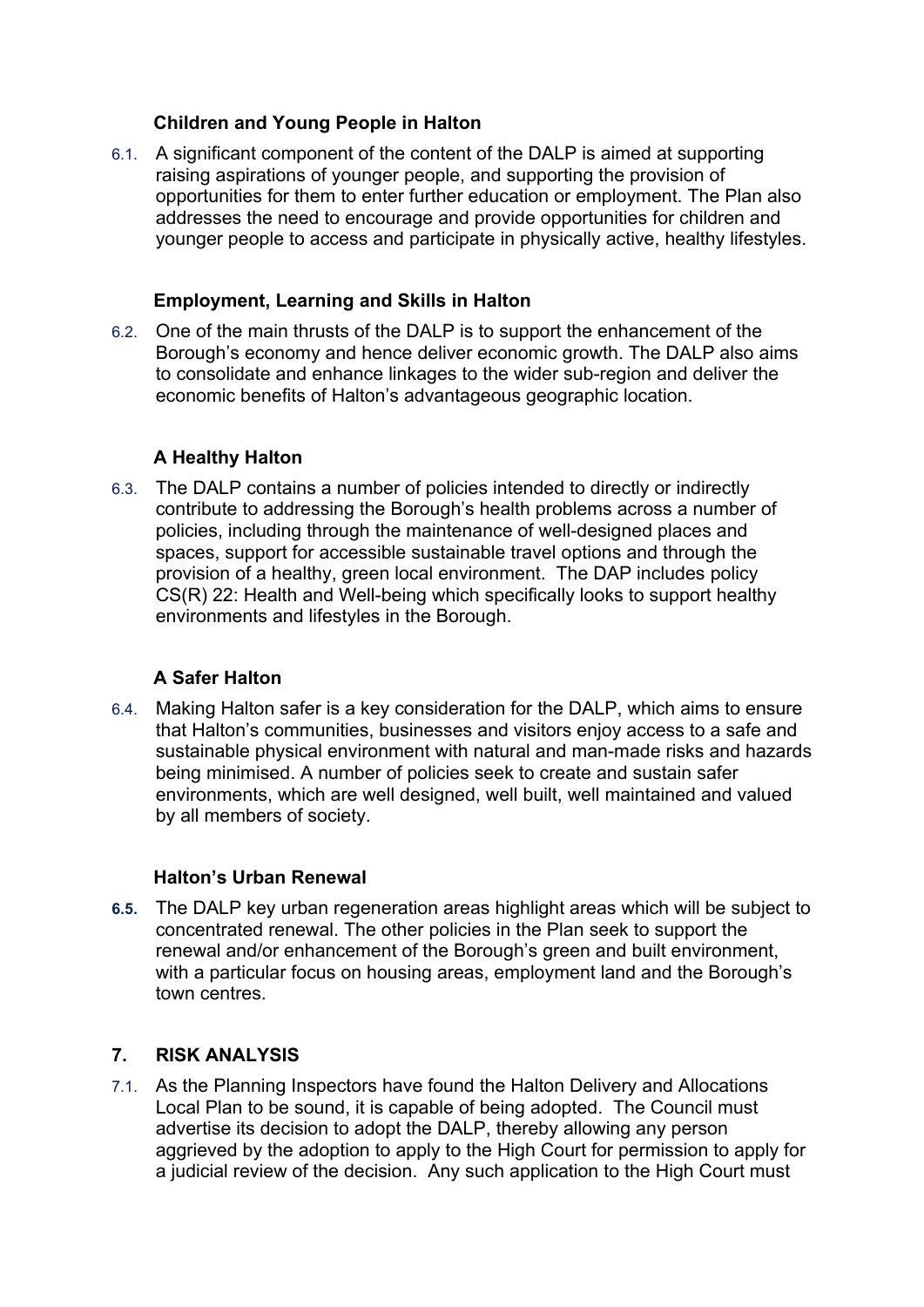be made within a six week period from the date of adoption and must be made on the grounds that:

- The document is not within the appropriate power; or
- A procedural requirement has not been complied with.

No such challenges are anticipated and the Council believe that the DALP has been prepared in accordance with the relevant legislation.

# **8. EQUALITY AND DIVERSITY ISSUES**

*8.1.* It is not foreseen that the adoption of the DALP will have a differential negative impact on the protected characteristics of the communities of Halton. Equality Impact Assessments have previously been undertaken on the DALP at the Proposed Submission and Revised Proposed Submission stages. No significant foreseeable impacts were identified at any of these stages.

# **9. REASON(S) FOR DECISION**

9.1. A considerable amount of time and resources have been invested in the production of the DALP since work commenced on the document in 2013. Officers from across the Council and Members from across all parties have been involved in the production of the document since its inception. It is therefore recommended that the Delivery and Allocations Local Plan be adopted to form part of the Development Plan for Halton.

# **10. ALTERNATIVE OPTIONS CONSIDERED AND REJECTED**

- 10.1. The Inspector has concluded that by making the main modifications appended to his report, the Halton Delivery and Allocations Local Plan satisfies the requirements of Section 20 (5) of the 2004 Planning and Compulsory Purchase Act and meets the criteria for soundness in the National Planning Policy Framework.
- 10.2. The only alternative option available to the Council is to not proceed to adoption and to formally abandon the Delivery and Allocations Local Plan. This would have a set of negative consequences including, not having an up-to-date development plan resulting in the application of the 'tilted balance' in favour of all development proposals, potential 'planning by appeal' and risks the Council's planning function being placed in 'special measures' by the Secretary of State, or being directed to adopt the Plan by the Secretary of State.

# **11. IMPLEMENTATION DATE**

11.1. The policies of the Halton Delivery and Allocations Local Plan have been used as a material consideration in development management decisions since the Council resolved to submit the document to the Secretary of State in March 2020. It is proposed that the Halton Delivery and Allocations Local Plan be formally adopted as part of the Development Plan for the Borough and as such,